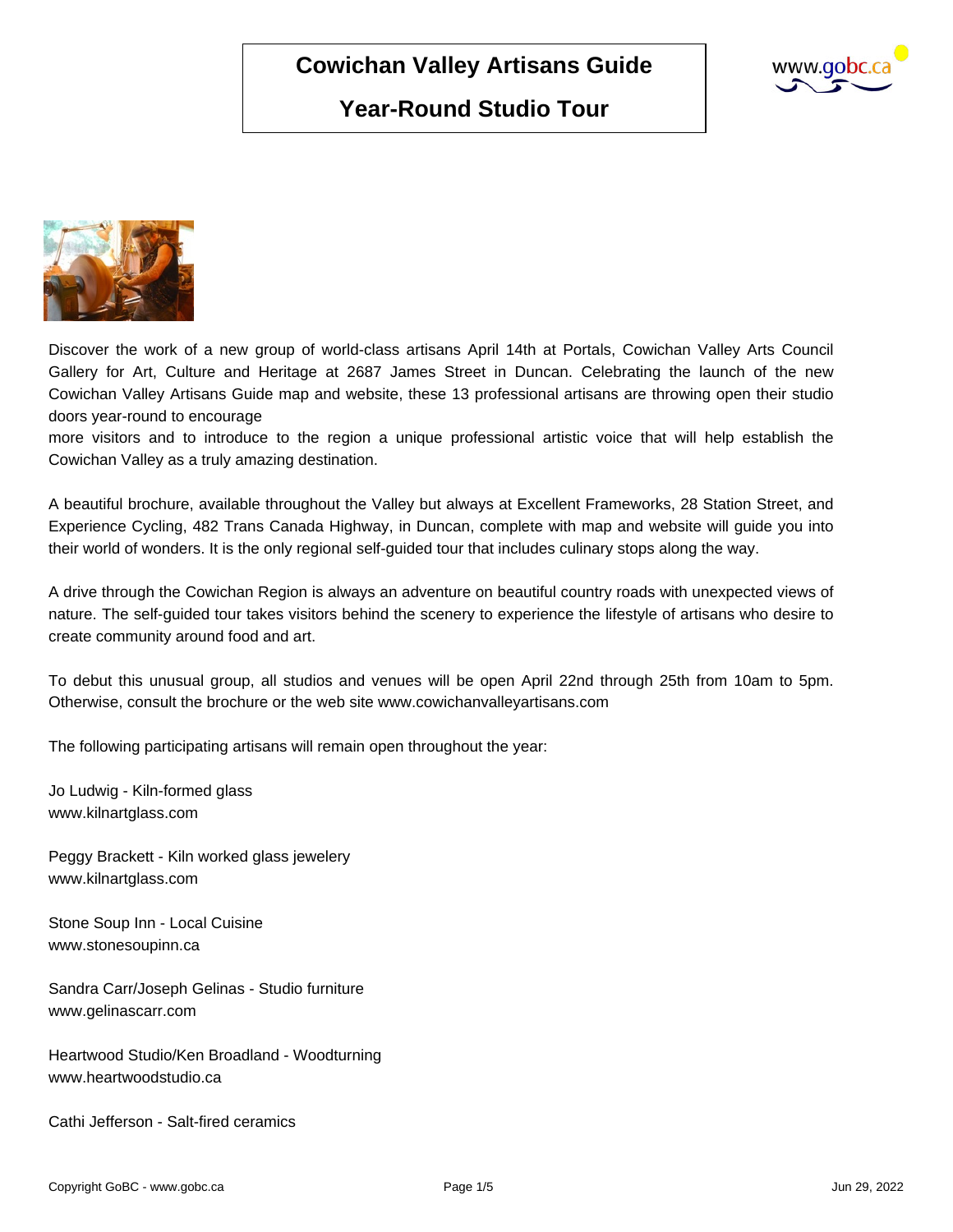

#### **Year-Round Studio Tour**

www.cathijefferson.com

Michael Moore Fine Woodwork - Furniture Maker www.michaelmoorefinewoodwork.ca

The Log House Gallery/Jennifer Lawson - Watercolour www.jenniferlawsonart.com

Cobble Hill Pottery/John Robertson & Harriet Hiemstra - Clay/Mixed Media www.harriethiemstra.ca

Mary Fox Pottery/Mary Fox - Ceramic Artist www.maryfoxpottery.ca

Doc the Barber - Traditional Barber/Tonsorial Artist www.docthebarber.com

Venturi-Schulze Vineyards - Grape growers, Winemakers, - Balsamic Vinegar makers www.venturischulze.com

Contact Name: Peggy Brackett Contact Phone: 250-246-3991 Contact Email: pbrackett@shaw.ca Website: www.CowichanValleyArtisans.com

Tour Map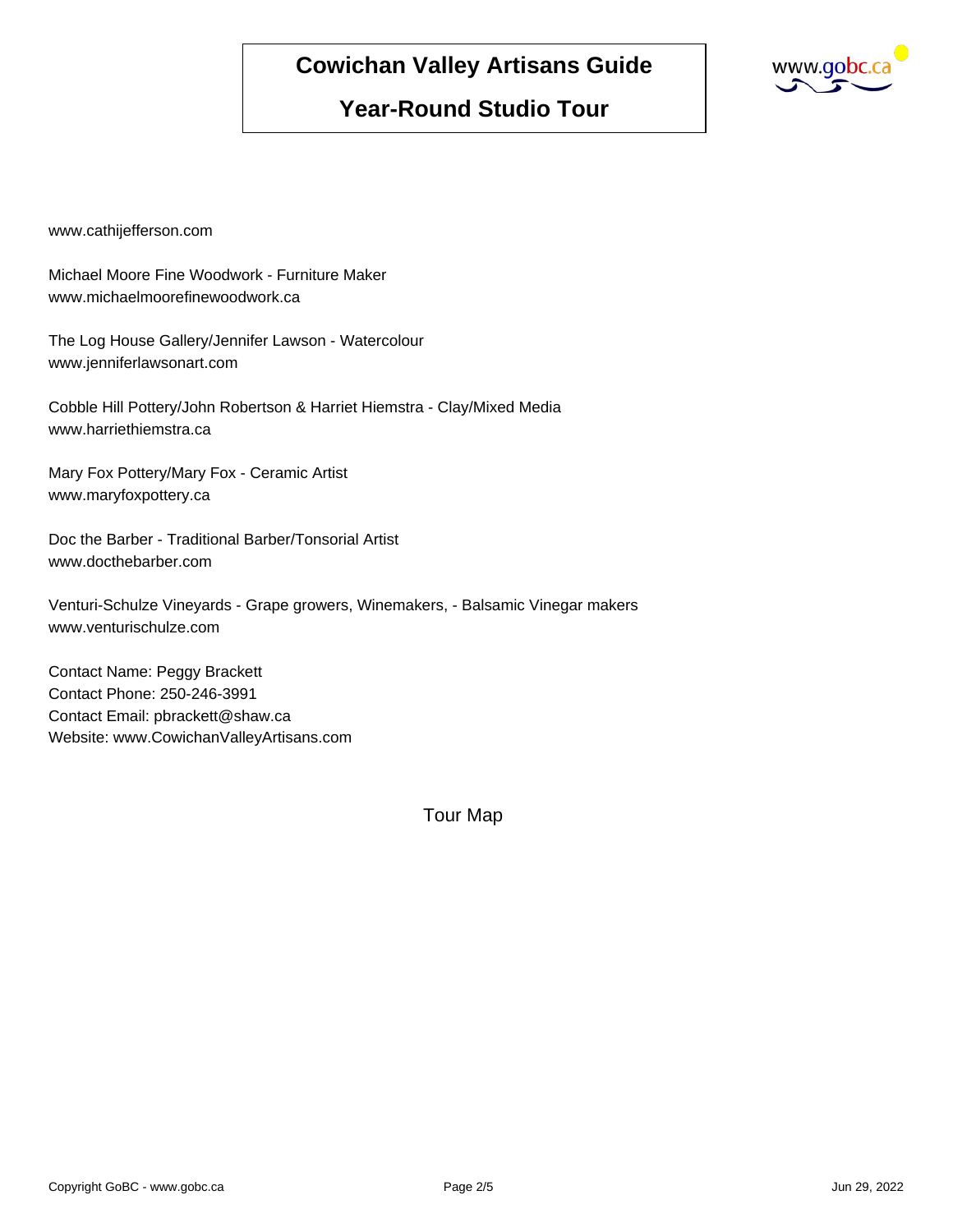### **Year-Round Studio Tour**





Tour participants: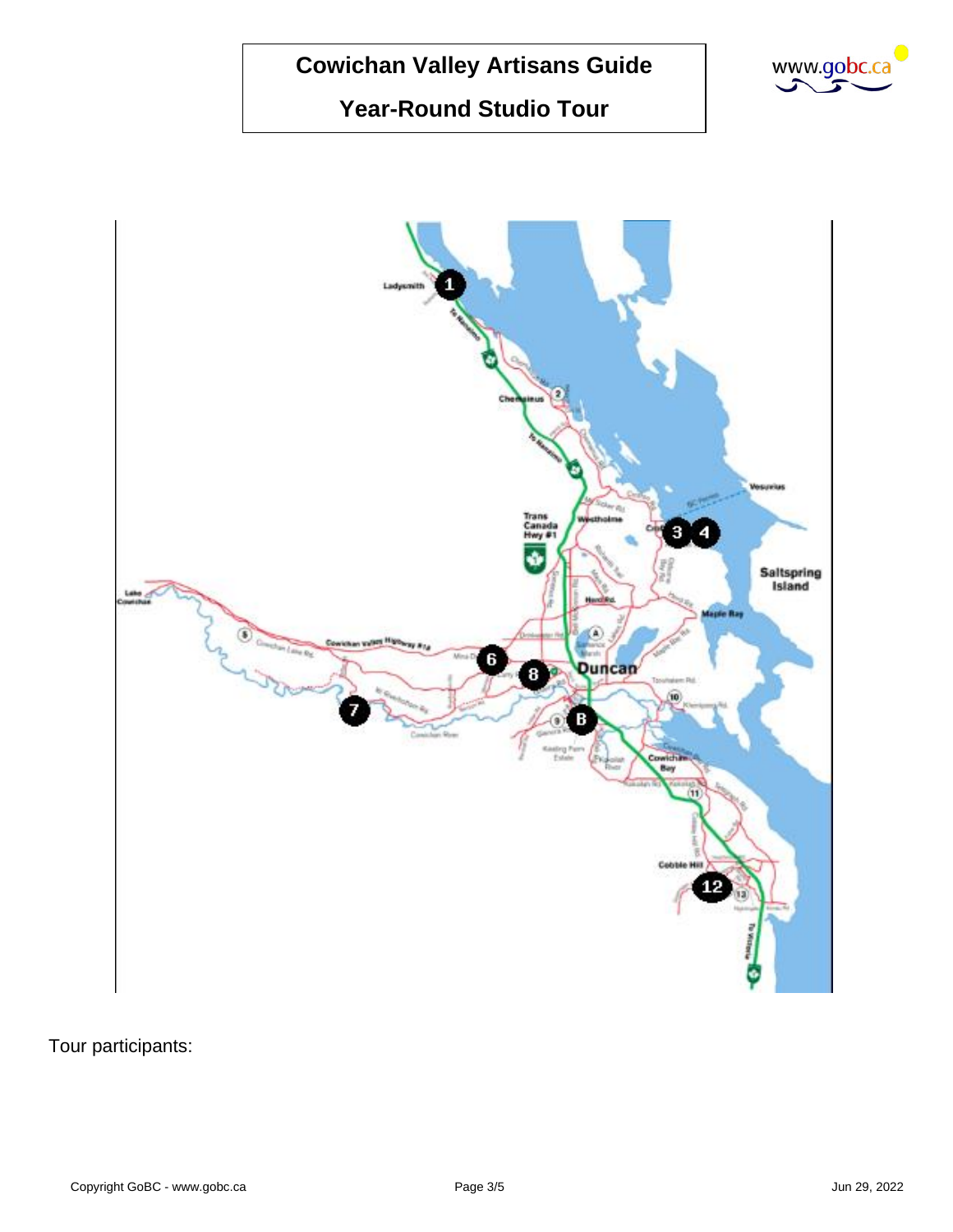### **Year-Round Studio Tour**

B , , , Phone: 1 | Mary Fox Pottery, Mary Fox 3rd Ave., Ladysmith, BC Decorative and Functional Pottery 3 Peggy Brackett 1588 Adelaide Street, Crofton, B.C. Fine, exacting dichroic glass jewelry created with an eye for colour and pattern with particular emphasis on high quality and enduring craftsmanship. 4 | KilnArt Glass Studio, Jo Ludwig 1588 Adelaide Street, Crofton, BC Glass Artist Jo Ludwig specializes in kiln-formed dichroic glass. He is known for his glittering, magical little vessels, called ToBs (short for "Thing of Beauty"). He operates KilnArt Glass Studio in Crofton, B.C. 6 | Gelinas Carr Furniture 6259 Mina Dr., Duncan Contemporary Custom Furniture We design and build custom furniture, lighting and many other unique items from our live/work property, located just five minutes northwest of Duncan. 7 | Cathi Jefferson Pottery, Cathi Jefferson 5656 West Riverbottom Rd., Duncan Cathi is a ceramic artist and has won the BC Creative Achievement Award 2010 for Applied Art and Design. Cathi produces sculptural and functional pieces. Member; Cowichan Valley Artisans, Fired Up! Collective. 8 | Heartwood Studio 5846 Curry Rd. (off Gibbins Rd.)

Functional and artistic woodturning by Ken Broadland